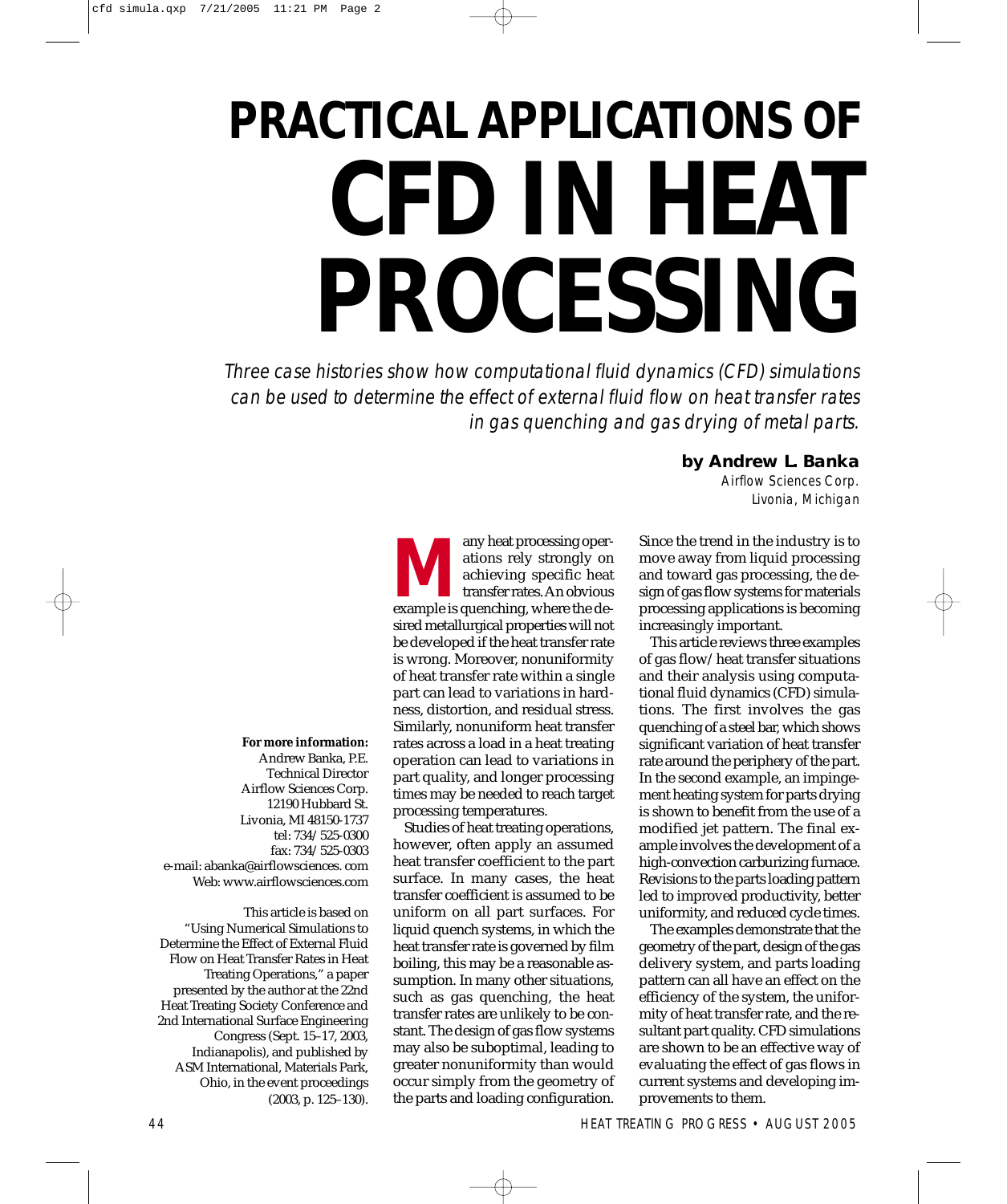### **Gas Quenching of Round Bar**

### **CASE HISTORY ONE**

A 10 cm (4 in.) round bar is quenched in 20 bar (290 psi), 20 m/s (100 ft/s) air in crossflow. The initial bar temperature is 1000 K (725°C, 1340°F) and the air temperature is 300 K (25°C, 80°F). The results for the first 30 seconds of quench are presented here. Constant material properties are assumed for the steel bar, and the latent heat of phase change is not included in the analysis.

The flow field around the bar is shown in Fig. 1. The top half of the figure shows the total velocity; the lower half, the stream function. The boundaries between colors in the stream function plot are streamlines in the flow field. As can be seen, the velocity is low at the front of the cylinder due to stagnation, reaches a peak near 80° from the flow impingement point, and then separates from the cylinder surface near 120°. The velocity in the wake region is low.

Figure 2 plots the surface heat transfer coefficient as a function of angle at four times during the first 30 seconds of quench. As might be expected from the velocity field, the heat transfer coefficient starts out moderate, has a peak corresponding to the peak velocity, and drops to a low value in the wake region. Overall, there is a factor of four between the peak and minimum heat transfer rates.

The surface temperature distribu-

tion around the bar is shown in Fig. 3 for the same four times as the heat transfer coefficient (Fig. 2). Following the heat transfer curves, the surface temperature is lowest near the peak velocity point and is highest in the wake. In contrast to the heat transfer coefficients, which are relatively constant with time, the variation in surface temperature increases for the portion of the quench shown. At 5 seconds, the maximum difference is 100 K (100°C, 180°F), but increases to 150 K (150°C, 270°F) at 30 seconds.

The temperature distribution within the bar is shown for four time slices in Fig. 4. The variation in surface heat transfer rates is manifest in a shift in the peak temperature point rearward from the center of the bar. The different time-temperature histories around the bar, and the variations in the temperature gradients, may lead to variations in hardness and residual stress, which may lead to distortion.

This round bar example is, in some respects, an ideal case, in that the flow presented to it is uniform and there is no obstruction from other parts. The variation in heat transfer rate is due only to the geometry of the part itself. In real situations, variations in the inlet gas stream and obstructions from neighboring parts can increase the variation.



*Fig. 1 — Total velocity, top, and stream function, bottom, around the cylinder.*



*Fig. 4 — Temperature distribution within the cylinder.*





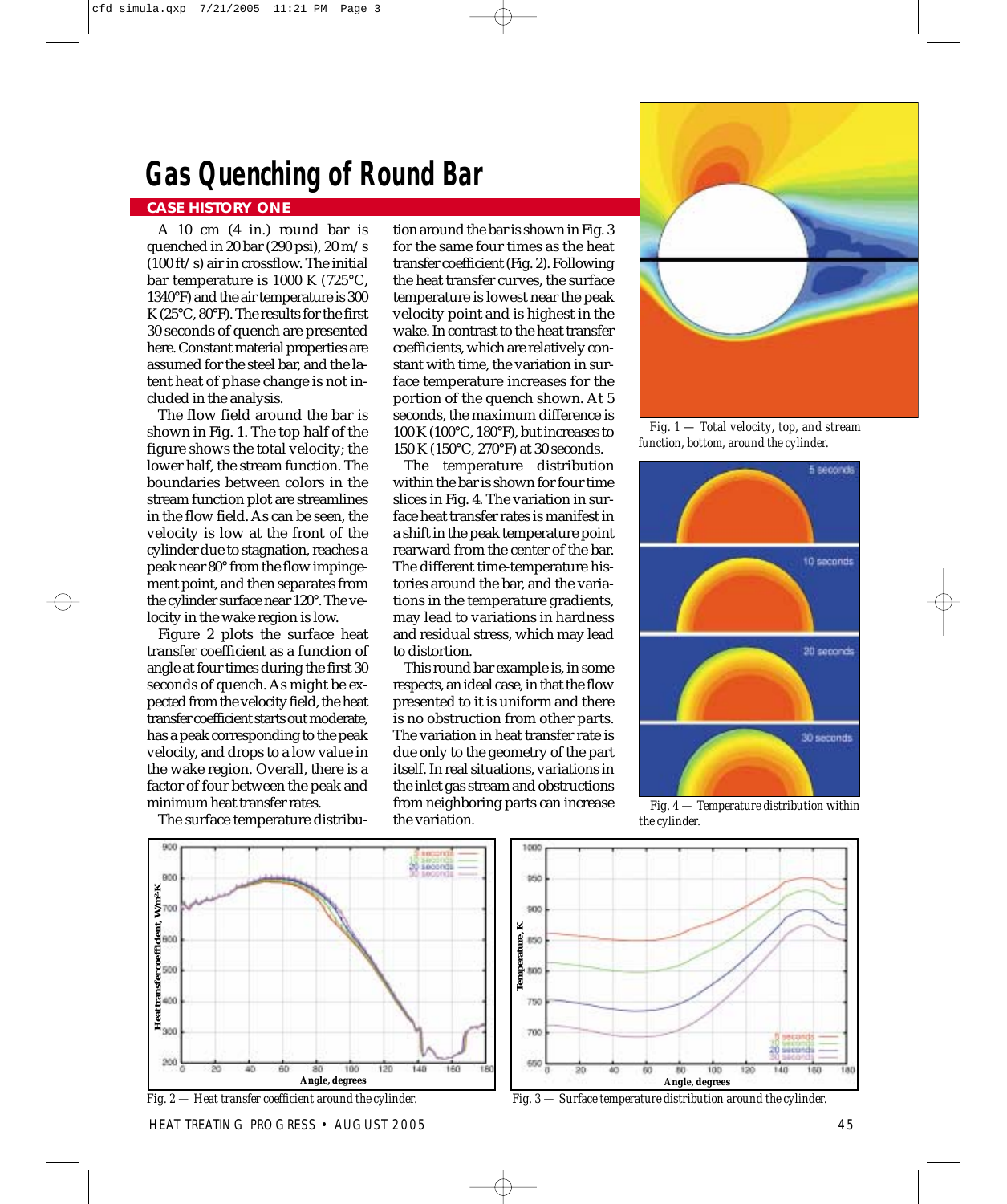### **Impingement Heating System**

### **CASE HISTORY TWO**

An impingement heating system was developed for a drying application. A pressurized plenum above the surface to be heated was used. Holes in the bottom of the plenum formed jets that would impinge on the target surface. After impingement, the flow would travel laterally to exit the device.

The initial design (Fig. 5) used a large number of relatively small holes, ostensibly to improve uniformity of heat transfer at the surface. Simulation of the flow and heat transfer, as shown in Fig. 5, indicates that the lateral flow of the exiting gases was strong enough to deflect the jets and reduce their effectiveness. Note that in this figure and in Figures 6–8, the simulation domain was limited to a single row of jets. The lateral velocity increases as the exit is approached, and so the jet deflection is strongest near the exit.

Since the lateral velocity is related to the height of the plenum above the surface (for a given flow volume), it was suspected that less jet deflection may result from a larger plenum distance. In Fig. 6, this distance has been increased

from 1 in. (25 mm) to 2 in. (50 mm), but the heat transfer rate has decreased without any increase in uniformity. It would appear that the strength of the jets, for the initial hole pattern, is just too weak.

Simulated results for an alternate hole pattern at the original 1 in. (25 mm) spacing is shown in Fig. 7. Rather than a large number of small holes, a widely spaced pattern of larger holes has been used. Note that the flow volume of air has been retained, but the total area of holes has decreased, resulting in jet velocities approximately three times greater than before. These jets are unaffected by the lateral flow, and the heat transfer rates are much greater than for the original hole pattern.

A second simulation of this hole pattern was made at a distance of 5 in. (125 mm). These results, presented in Fig. 8, show that this hole pattern is also effective at larger distances. The peak heat transfer rates are reduced somewhat from the 1 in. (25 mm) results, but the uniformity of heat transfer has increased.



*Fig. 5 — Temperature, heat transfer rate, and velocity patterns for initial hole pattern at 1 in. (25 mm) distance from the surface.*



*Fig. 6 — Simulated performance for initial hole pattern with 2 in. (50 mm) distance from the surface.*



*Fig. 7 — Alternate hole pattern results for 1 in. (25 mm) distance from the surface.*



*Fig. 8 — Alternate hole pattern results for 5 in. (125 mm) spacing from the surface.*

*Article continues on p. 48*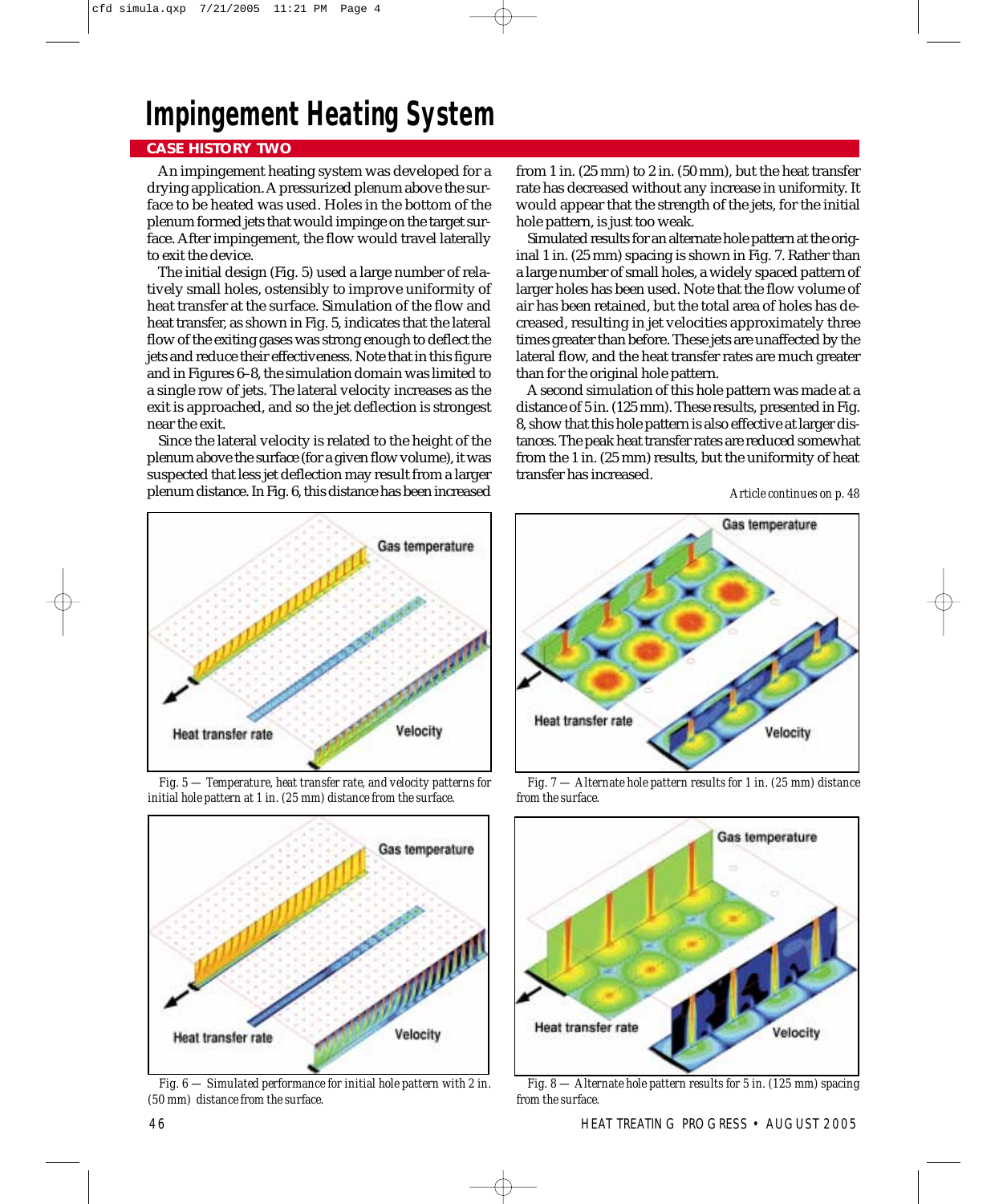## **High-Convection Carburizing**

### **CASE HISTORY THREE**

A novel concept for a carburizing furnace was developed with the goals of shortening cycle times and improving uniformity by providing high convective heat transfer rates to the parts. Since the gas would flow through the load of parts, the heat-up rate at internal locations would be faster and more uniform than relying on heat re-radiation from the outer portions of the load. The target load for this furnace was a dense load of pinion gears.

The overall design of the carburizing furnace is shown in Fig. 9. A separate heating chamber was used to shield the load from the high temperature of the radiant tubes. The workload section geometry was chosen to provide a relatively small cross-sectional area, thereby maximizing the gas velocity for a given gas flow volume. The workload consisted of four stacks of parts. Each stack contained a base tray and four fixtures stacked vertically. Each fixture held a single layer of 73 pinion gears.

Flow field results for this initial loading pattern are shown in Fig. 10. Due to the high flow resistance of the load, a significant portion of the circulating gases flow around the load in the gaps between the sidewalls and the ceiling. Figure 10(a) shows that the ceiling has been lowered to minimize this effect, but reasonable gaps must be maintained to account for variations and warpage in base trays and fixtures. In Fig. 10(b), the bands of higher velocity within the load correspond to the open vertical space between the top of the gears on one fixture and the bottom of the next fixture in the stack. Velocities through the load in these plots represent the bulk velocities at those locations, and not the actual velocities that would occur due to the presence of the gears and fixtures.

Flow through the workload section of the furnace can be thought of as a resistance network, in which the flow rates through the load and around the load form parallel paths. Since the resistance of the parts is much greater than the resistance of the gaps around the load, flow is biased toward the gaps until the pressure drop along these parallel paths is equal. Thus, more flow can be encouraged to flow through the load if its resistance can be reduced.

Figure 11(a) presents the flow field through a representative section of the baseline gear loading pattern. The narrow gaps between the parts create repeated acceleration and deceleration of the flow, which leads to high pressure losses. An alternate loading pattern, shown in Fig. 11(b), spaces the gears farther apart, reducing the peak velocities. As a result, the pressure loss across the load is reduced by 82% over the baseline arrangement. While this new arrangement reduces the single-layer gear count from 73 to 45, double stacking the gears on the fixture allows the loading to increase to 90 gears.

A comparison of the flow through the load for the original and revised gear loading patterns is presented in Fig. 12. The average bulk velocity through the gears has increased from 3.0 m/s (10 ft/s) for the baseline case to 5.2 m/s (17 ft/s) for the revised pattern.

Using this velocity pattern, a transient heat-up simula-



*Fig. 9 — Layout of proposed high-convection carburizing furnace.*



*Fig. 10 — (a) Total velocity distribution along furnace centerline.*

tion was made. This simulation included convective heat transfer from the gas to the gears, fixtures, base trays, and walls. Radiation from the walls to the load and re-radiation within the load were also included. Gas participation in the radiation was included, but was not thought to be significant due to the short beam lengths involved in the furnace. The simulation predicted both gas temperatures and gear temperatures as a function of time. Separate gear temperatures were tracked for each location within the load.

The gas temperature distribution along the centerline of the furnace is shown in Fig. 13 at 10 minutes into the heating cycle. A significant gradient of gas temperature is